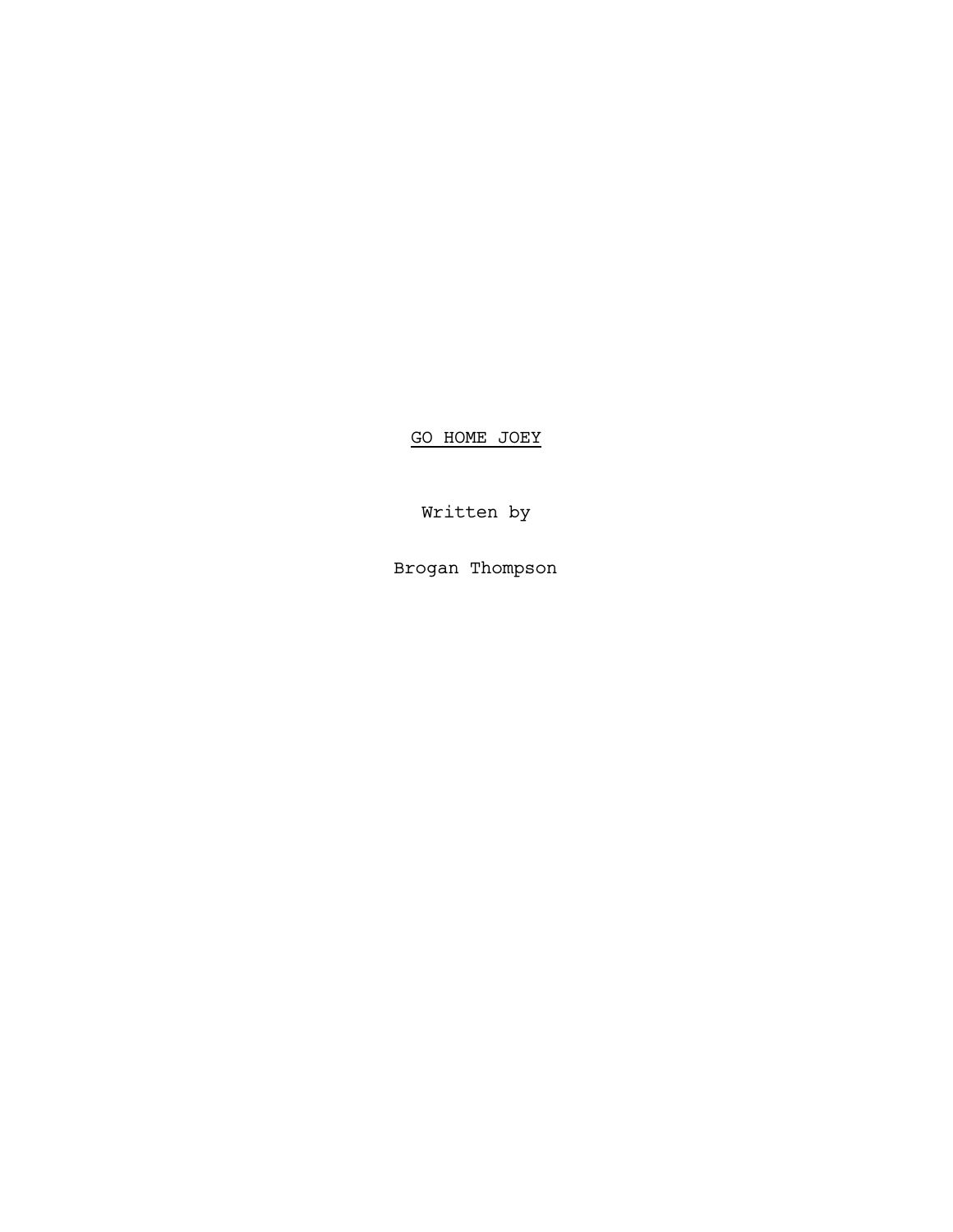EXT. DAY - PARK BENCH.

JOEY sits alert, fidgety, scraping his hands through his unwashed hair. A bin bag rests next to him, a few scraps of clothing inside of it. He mumbles to himself. An animated, pissed off mumble. You'd give a wide birth if walking past.

> JOEY: "Go 'ome." "Go 'ome." "Why don't you just go 'ome Joeseph" Why don't you just fuck off Anne. Nosy old bint - an it's Joey...not bastard "Joeseph"..."I hear Sophie's had a fall". *(prolonged eye roll)* **(To camera)** Sophie didn't fall. I kicked her. No honestly like - a full blown "This is Sparta" kick. She went flyin'. She weren't even doing owt' - I just...she dances to this song everyday after school and LOVES how much it pisses me off - how it pierces my ears over and over. She's my Dad's new slag's offspring right. Mum were dead, two month maybe? Her dressing gown still hung on the bathroom door even - in comes **Dianne** and the devil child. They got comfy, very quickly. Only it was clear I wasn't part of their plan. Two fucking months...

> > (beat.)

(MORE) I timed it just as they got in from work. Precious little princess was hurled up on the floor, me above her. In the split second I looked up - I caught my Mum's picture on the mantle piece. Dianne allowed daddy dearest to keep the smallest one we had of her - behind this shitty school photo of Satan. Next thing I remember is waking up in Dad's car. My head pounding from the good hiding he'd just given me. Not a clue where we were or how we'd got there. Never looked at me. Not once. Just shoved this *(bin bag)* on my knee and said "Get out" Eh? I said. "You heard". I did.